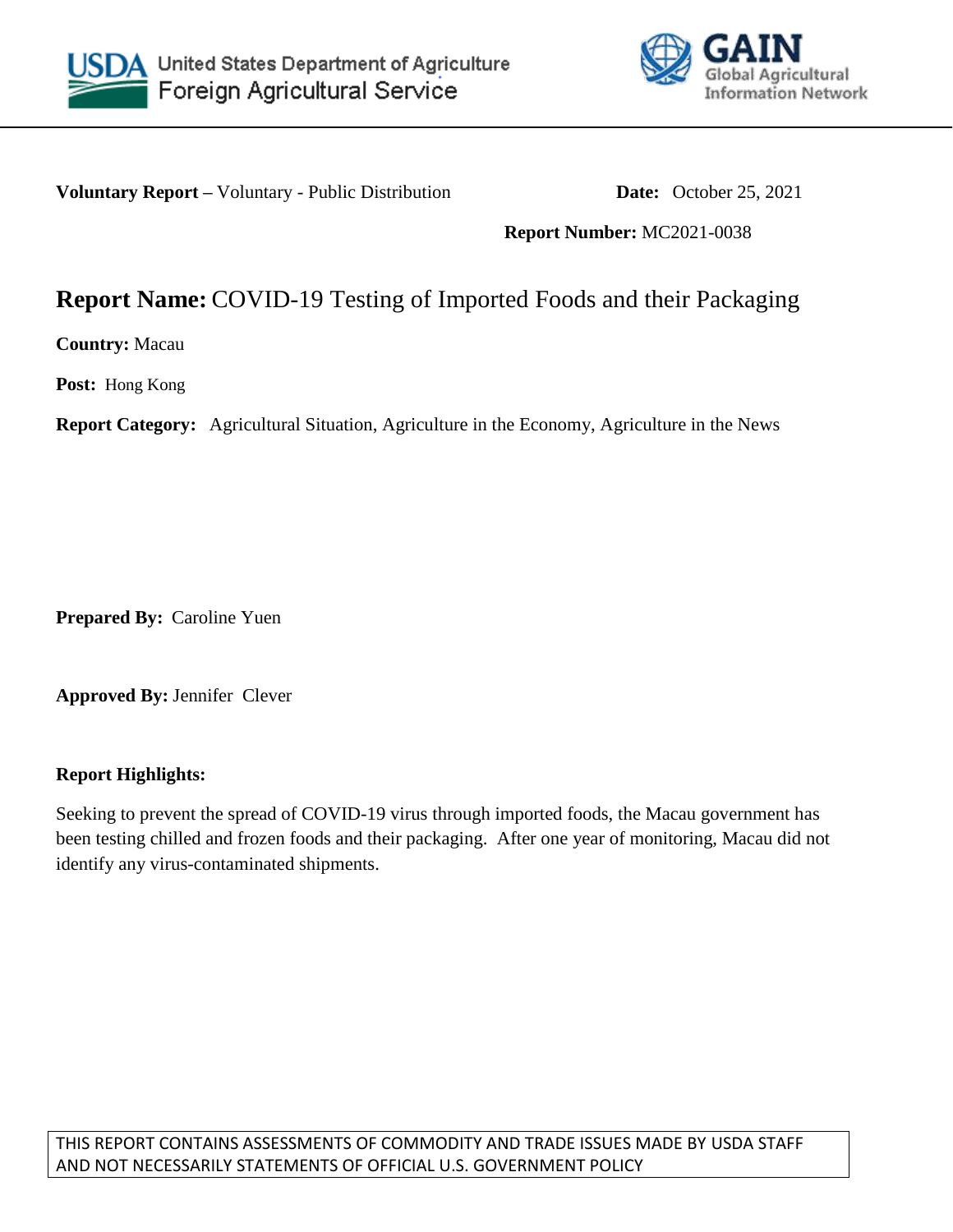Following reports on China's finding of COVID-19 virus-contamination in imported frozen foods or their packaging in mid-2020, Macau started testing various types of cold chain food imports and their packaging at the point of entry from different countries/regions.

The Macau government adopts a three-pronged approach in minimizing the risk of imported shipments spreading COVID-19. First, operators at inspection centers are required to sanitize the outer packaging of all imported coldchain shipments before shipments enter and leave the inspection centers. Second, the food safety authority, Municipal Affairs Bureau, collects samples from the inner packaging for random checking. The Macau government will not allow shipments to be released until results are available. Reportedly, results are available between one to two days. Thirdly, in cases of known contaminated shipments from a specific plant confirmed by any foreign food safety authority, the Macau government will temporarily suspend shipments from the plant in question.

The Macau government reported that the Bureau on average collects 250 daily samples for COVID-19 testing. The outer packaging of over 70,000 boxes of cold-chained foods is sanitized per week. Between June 2020 and July 2021, the Municipal Affairs Bureau, collected and tested about 50,000 samples of food and packaging. All samples showed negative COVID-19 test results.



Source: IAM Macau - Macau government official taking samples





Source: IAM - Disinfection at inspection center Label showing outer packaging "has been disinfected"